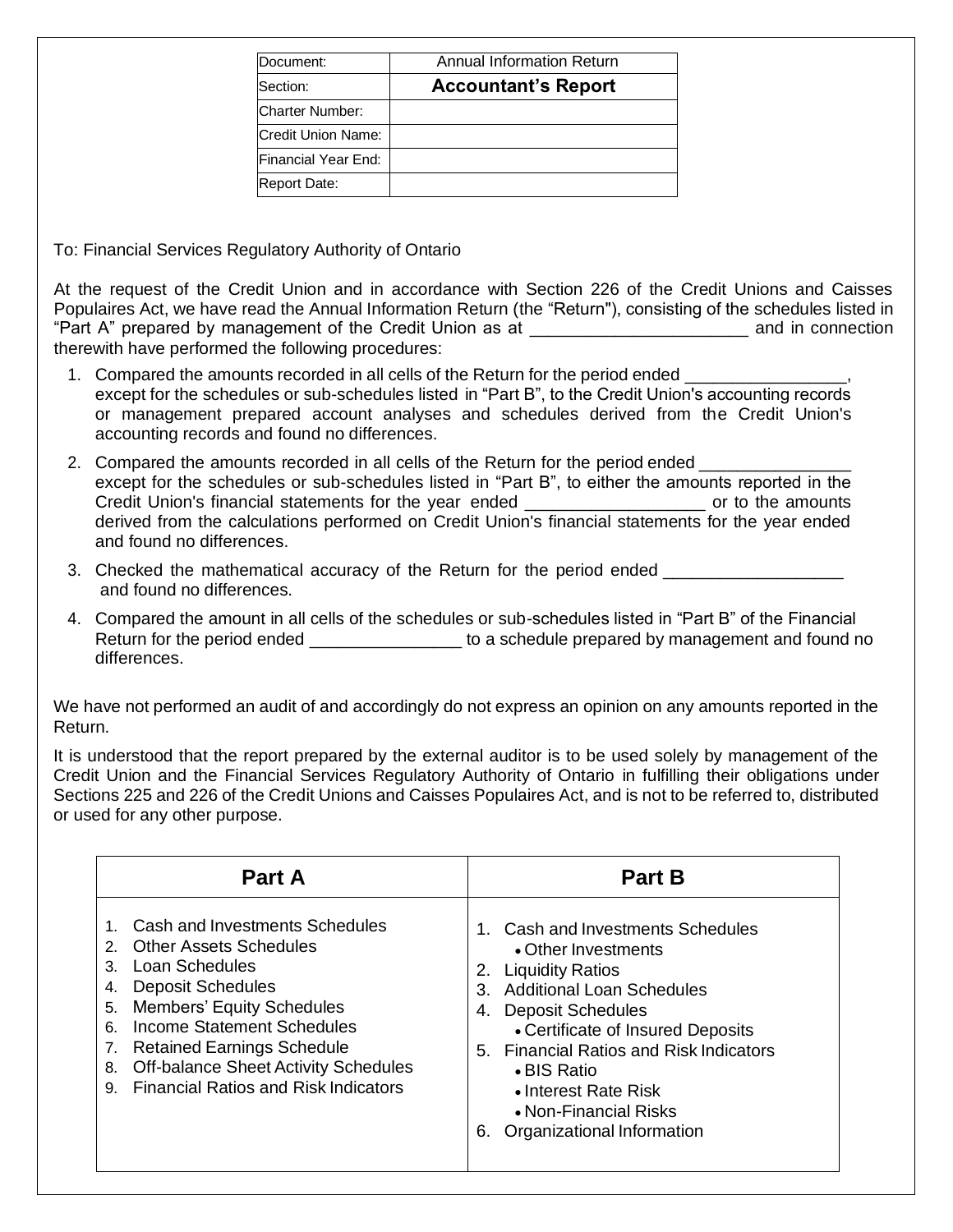|                                                                                                                                                                    |                                          |                        | Document:                             |                        | Annual Information Return                |                        |
|--------------------------------------------------------------------------------------------------------------------------------------------------------------------|------------------------------------------|------------------------|---------------------------------------|------------------------|------------------------------------------|------------------------|
|                                                                                                                                                                    |                                          |                        |                                       | Section:               | Certificate of Insured Deposits          |                        |
|                                                                                                                                                                    |                                          |                        |                                       | Charter:               |                                          |                        |
| inancial Services Regulatory                                                                                                                                       |                                          |                        | Institution name:                     |                        |                                          |                        |
| <b>Authority of Ontario</b>                                                                                                                                        |                                          |                        |                                       |                        |                                          |                        |
|                                                                                                                                                                    |                                          |                        |                                       |                        |                                          |                        |
| Total deposits reported in field E09                                                                                                                               |                                          |                        |                                       |                        |                                          |                        |
|                                                                                                                                                                    |                                          | $GO1 \triangleright$   |                                       |                        |                                          |                        |
| <b>DEDUCT: Deposits not insurable</b>                                                                                                                              |                                          |                        |                                       |                        |                                          |                        |
| e.g. Foreign currency deposits (Canadian equivalent)                                                                                                               |                                          |                        |                                       |                        |                                          |                        |
| Note: Only Canadian currency deposits are insured                                                                                                                  |                                          | $\triangleleft$ G02    |                                       |                        |                                          |                        |
| Number of accounts                                                                                                                                                 |                                          | $\triangleleft$ G03    |                                       |                        |                                          |                        |
|                                                                                                                                                                    |                                          |                        |                                       |                        |                                          |                        |
|                                                                                                                                                                    | <b>Insured Deposits</b><br>$<$ \$250,000 |                        | <b>Insured Deposits</b><br>>\$250,000 |                        | <b>Uninsured Deposits</b><br>> \$250,000 |                        |
| <b>Trust account deposits</b>                                                                                                                                      |                                          |                        |                                       |                        |                                          |                        |
| Trust accounts that have the same combinations of participants are treated as one<br>account and are insured up to a combined maximum of \$250,000. Trust accounts |                                          |                        |                                       |                        |                                          |                        |
| with different combinations of participants are treated as separate accounts and                                                                                   |                                          |                        |                                       |                        |                                          |                        |
| are each insured up to \$250,000                                                                                                                                   |                                          | $\triangleleft$ G03.1  |                                       |                        |                                          | $\triangleleft$ G03.3  |
| Number of accounts                                                                                                                                                 |                                          | $\triangleleft$ G03.2  |                                       |                        |                                          | $\triangleleft$ G03.4  |
| Joint account deposits                                                                                                                                             |                                          |                        |                                       |                        |                                          |                        |
| Two or more joint accounts owned by the same combination of members are                                                                                            |                                          |                        |                                       |                        |                                          |                        |
| treated as one account and insured up to a combined maximum of \$250,000                                                                                           |                                          | $\triangleleft$ G03.5  |                                       |                        |                                          | $\triangleleft$ G03.7  |
| Number of accounts                                                                                                                                                 |                                          | $\triangleleft$ G03.6  |                                       |                        |                                          | $\triangleleft$ G03.8  |
| <b>Basic Coverage</b>                                                                                                                                              |                                          |                        |                                       |                        |                                          |                        |
| All other accounts for individual members are insured up to a combined                                                                                             |                                          |                        |                                       |                        |                                          |                        |
| maximum of \$250,000                                                                                                                                               |                                          | $\triangleleft$ G03.9  |                                       |                        |                                          | $\triangleleft$ G03.11 |
| Number of accounts                                                                                                                                                 |                                          | $\triangleleft$ G03.10 |                                       |                        |                                          | $\triangleleft$ G03.12 |
| Registered retirement savings plans                                                                                                                                |                                          |                        |                                       |                        |                                          |                        |
| All RRSP accounts for individual members are insured                                                                                                               |                                          |                        |                                       |                        |                                          |                        |
|                                                                                                                                                                    |                                          | $\triangleleft$ G03.13 |                                       | $\triangleleft$ G03.15 |                                          |                        |
| Number of accounts                                                                                                                                                 |                                          | $\triangleleft$ G03.14 |                                       | $\triangleleft$ G03.16 |                                          |                        |
|                                                                                                                                                                    |                                          |                        |                                       |                        |                                          |                        |
| Registered disability savings plans<br>All RDSP accounts for individual members are insured                                                                        |                                          |                        |                                       |                        |                                          |                        |
|                                                                                                                                                                    |                                          | $\triangleleft$ G03.17 |                                       | $\triangleleft$ G03.19 |                                          |                        |
| Number of accounts                                                                                                                                                 |                                          | $\triangleleft$ G03.18 |                                       | $\triangleleft$ G03.20 |                                          |                        |
|                                                                                                                                                                    |                                          |                        |                                       |                        |                                          |                        |
| Registered educational savings plans<br>All RESP accounts for individual members are insured                                                                       |                                          |                        |                                       |                        |                                          |                        |
|                                                                                                                                                                    |                                          | $\triangleleft$ G03.21 |                                       | $\triangleleft$ G03.23 |                                          |                        |
| Number of accounts                                                                                                                                                 |                                          | $\triangleleft$ G03.22 |                                       | $\triangleleft$ G03.24 |                                          |                        |
|                                                                                                                                                                    |                                          |                        |                                       |                        |                                          |                        |
| Registered retirement income funds                                                                                                                                 |                                          |                        |                                       |                        |                                          |                        |
| All RRIF accounts for individual members are insured                                                                                                               |                                          | $\triangleleft$ G03.25 |                                       | $\triangleleft$ G03.27 |                                          |                        |
|                                                                                                                                                                    |                                          |                        |                                       |                        |                                          |                        |
| Number of accounts                                                                                                                                                 |                                          | $\triangleleft$ G03.26 |                                       | $\triangleleft$ G03.28 |                                          |                        |
| Tax-free savings account<br>All TFSA accounts for individual members are insured                                                                                   |                                          |                        |                                       |                        |                                          |                        |
|                                                                                                                                                                    |                                          | $\triangleleft$ G03.29 |                                       | $\triangleleft$ G03.31 |                                          |                        |
| Number of accounts                                                                                                                                                 |                                          | $\triangleleft$ G03.30 |                                       | $\triangleleft$ G03.32 |                                          |                        |
|                                                                                                                                                                    |                                          |                        |                                       |                        |                                          |                        |
| Other registered deposits                                                                                                                                          |                                          |                        |                                       |                        |                                          |                        |
| All other registered deposit accounts for individual members are insured                                                                                           |                                          | $\triangleleft$ G03.33 |                                       | $\triangleleft$ G03.35 |                                          |                        |
| Number of accounts                                                                                                                                                 |                                          | $\triangleleft$ G03.34 |                                       | $\triangleleft$ G03.36 |                                          |                        |
|                                                                                                                                                                    |                                          |                        |                                       |                        |                                          |                        |
|                                                                                                                                                                    |                                          |                        | <b>Total uninsured deposits</b>       | G10                    |                                          |                        |
|                                                                                                                                                                    |                                          |                        |                                       |                        |                                          |                        |

We, the Chair of the Board of Directors and the CEO/General Manager/Manager of the credit union hereby:

(a) certify that the information contained in this Certificate of Insured Deposits is correct; and<br>(b) confirm that the credit union has satisfactory internal procedures in place and has taken all reasonable steps to ensur

**Approved by: Name Chair's signature Date** (Please print name of Chair)

E

Г

**Total insured deposits** G11

**Prepared by: Name Signature (CEO / General Manager / Manager )<br>(Please print) (Please circle appropriate title)<br>(Please circle appropriate title) (Please circle appropriate title)**